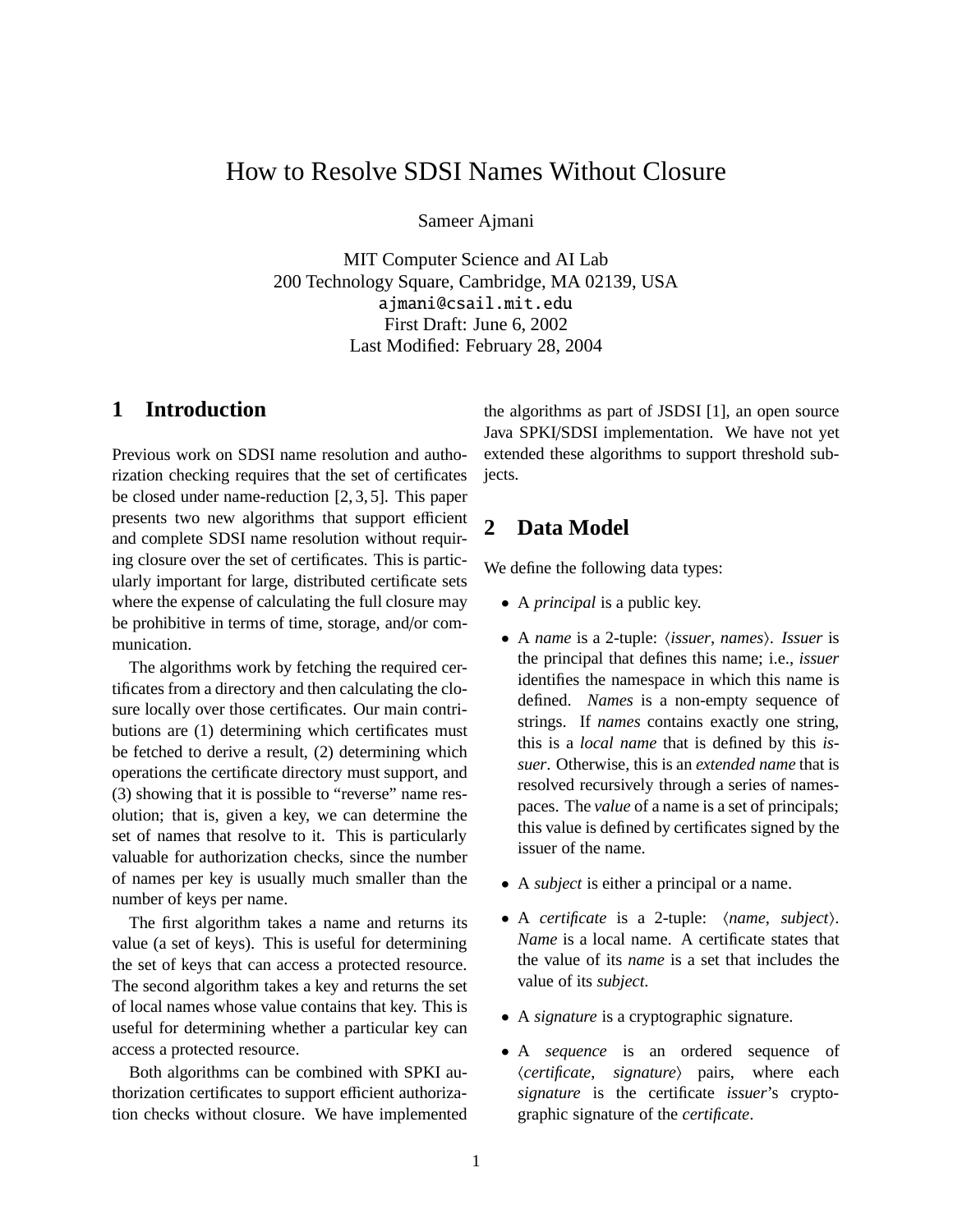• A *proof* is a 3-tuple:  $\langle name, subject, sequence \rangle$ . A proof is essentially a name-subject binding coupled with the evidence for that binding (certificates and signatures). A verifier can check a proof by treating each certificate as a "rewrite rule" and checking whether the *sequence* of rules rewrites the proof's *name* to its *subject* [3]. Thus, verification takes linear time in the length of the proof's *sequence*.

## **3 Basic Closure Algorithm**

We begin by showing how to resolve SDSI names using the name-reduction closure over a certificate set [3]. The result of a name resolution is a set of proofs that bind the desired name to principals. This algorithm is not designed to work in distributed systems, although it can be adapted to that environment using a distributed hash table [2]. Later sections will extend this algorithm to work with any certificate directory that provides the required lookup services.

Figure 1 gives the pseudocode for this algorithm. The core routine is **compose**, which composes two proofs. Composition creates a new proof that represents a conclusion drawn from the two input proofs. The new proof contains the proper *sequence* of certificates to support this conclusion. Only certain pairs of proofs meet the precondition of **compose**; we call such proof pairs *compatible*. **Compose** does not commute.

We illustrate **compose** with an example. Suppose we have two compatible proofs:  $(K_{MIT}$  staff − *K<sub>MIT</sub>* faculty) and ( $K_{MIT}$  faculty  $\longrightarrow K_{Rivest}$ ). The first says that " $K_{MIT}$  staff" is a set that contains "*KMIT* faculty"; the second says that "*KMIT* faculty" contains the principal *KRivest*. Given these two proofs, **compose** returns the proof ( $K_{MIT}$  staff  $\rightarrow$ *KRivest*). This new proof contains the concatenation of the *sequences* of certificates of the two input proofs, which is exactly what the verifier needs to check this proof.

The closure algorithm uses three local hash tables [4]:

**check** Maps a  $\langle name, subject \rangle$  pair to a proof with the same *name* and *subject*. Used to avoid creating duplicate proofs and to terminate loops.

**insert**(*certificatec*) *proof p p.name*  $\leftarrow$  "*K* n" (the name bound by *c*)  $p.subject \leftarrow c's subject$ *p.sequence* ← *c*,  $c_{K^{-1}}$ **insert**(*p*)

```
insert(proof p)
```

```
if (check[p.name, p.subject] is empty)
   check[p.name, p.subject] \leftarrow pif (p.subject is a name)
      compatible[prefix(p.subject)]
        ← compatible[prefix(p.subject)] ∪ {p}
      set \leftarrow value[\mathbf{prefix}(p.subject)]
      for each p' \in set\text{insert}(\text{compose}(p, p'))else
      value[p.name] ← value[p.name] ∪ {p}
      set ← compatible[p.name]
      for each p' \in set
```

```
\text{insert}(\text{compose}(p', p))
```
// *returns the local name that begins n* **prefix**(*name n*) **return**  $name\langle n.issuer, n.names[0]\rangle$ 

 $\#$  *requires*  $p_1$ *.subject* =  $p_2$ *.name*  $\cdot$  *X* // *for some (possibly empty) sequence of strings X* // *returns the composed proof p* **compose**( $\text{proof } p_1$ ,  $\text{proof } p_2$ )  $p.name \leftarrow p_1.name$  $p.subject \leftarrow p_2.subject \cdot X$  $p. sequence \leftarrow p_1. sequence \cdot p_2. sequence$ **return** *p*

Figure 1: *Basic closure algorithm*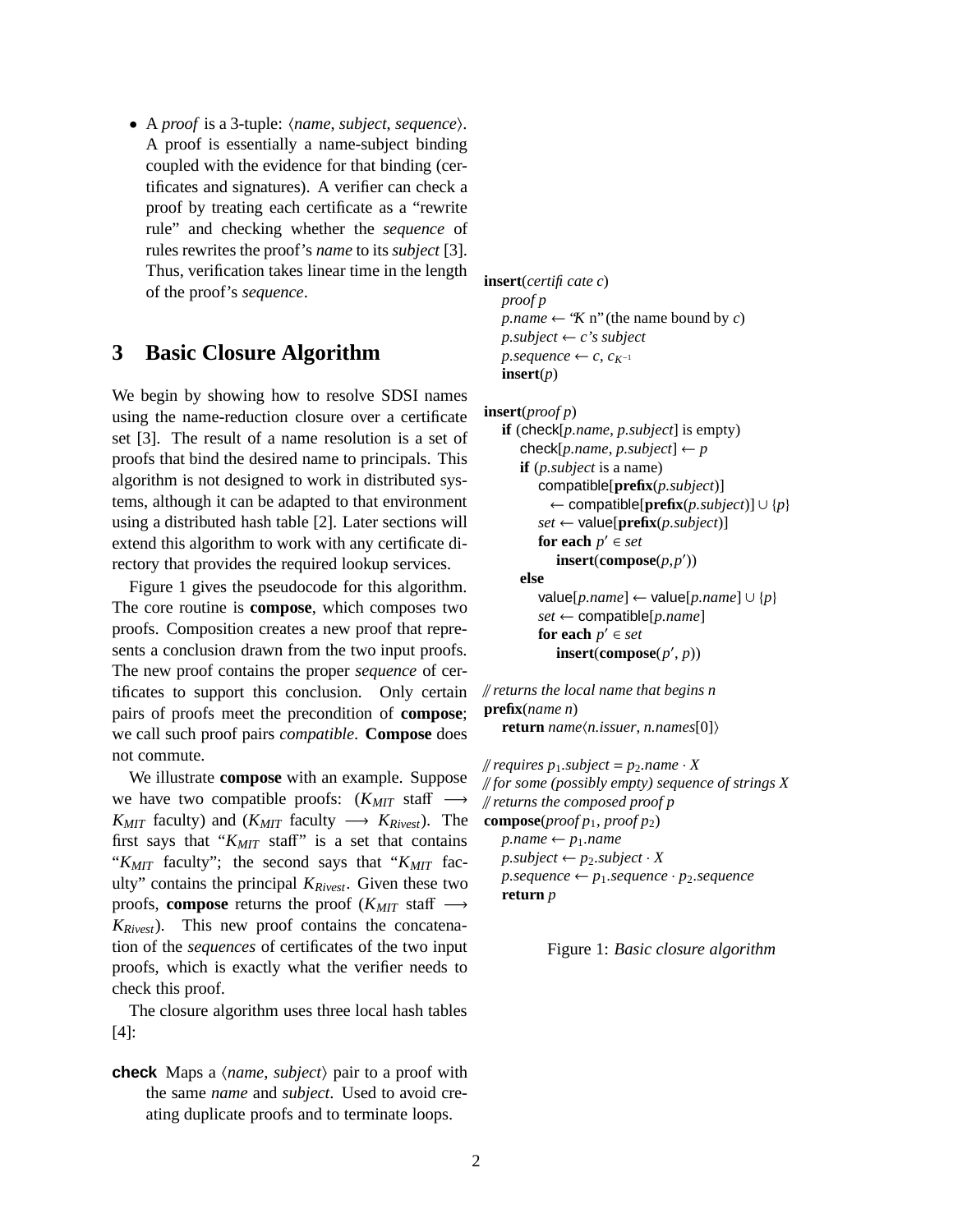- **value** Maps a local name *n* to a set of proofs whose *name* is *n* and whose *subject* is a principal. That is, value maps a name to proofs that resolve that name.
- **compatible** Maps a local name *n* to a set of proofs whose subject is a name that starts with *n*. Thus, proofs whose *name* is *n* are compatible with proofs in compatible[*n*].

The **insert** routine is designed to maintain a single invariant: if proofs  $p_1$  and  $p_2$  are compatible and if **insert** $(p_1)$  and **insert** $(p_2)$  occur (in any order), then **insert**(**compose** $(p_1, p_2)$ ) occurs before one of the parent insertions completes. This property guarantees that when all calls to **insert** complete, if there is some sequence of proof compositions that yields a proof  $(n \rightarrow k)$  for some local name *n* and some principal  $k$ , then value[ $n$ ] will contain that proof. Given this property and a set of certificates, one can easily determine the value of a local name *n* by calling **insert** on each certificate and then looking up value[*n*].

Inserting a proof *p* works as follows: if *p* has already been inserted, return immediately; otherwise, add *p* to the check table to prevent future insertions of *p*. If *p*'s subject is a name, then add *p* to the compatible table, look up compatible proofs in the value table, and recursively insert the compositions of *p* with the compatible proofs. Otherwise, *p*'s subject is a principal (or other non-name object), so add *p* to the value table, look up compatible proofs in the compatible table, and recursively insert the compositions.

This algorithm has two major drawbacks. First, this algorithm takes a long time to run over a large set of certificates  $(O(N^3))$  for *N* certificates), especially if the set is distributed over a network. Second, this algorithm generates all possible proofs given the certificate set, even though the user may only need a particular proof or set of proofs. This wastes both time and storage.

### **4 Name Resolution**

We improve on the basic closure algorithm with our name resolution algorithm in Figure 2. This algorithm does not maintain closure over the entire certificate set; instead, it fetches only the certificates

```
// returns all reducing proofs whose name is n
resolve(name n)
   load-value(n)
   return value[n]
```

```
insert(proof p)
   if (check[p.name, p.subject] is empty)
      check[p.name, p.subject] \leftarrow pif (p.subject is a name)
          compatible[prefix(p.subject)]
            ← compatible[prefix(p.subject)] ∪ {p}
          . load-value(prefix(p.subject))
         set \leftarrow \text{value}[\text{prefix}(p.subject)]for each p' \in set\text{insert}(\text{compose}(p, p'))else
          value[p.name] ← value[p.name] ∪ {p}
          set ← compatible[p.name]
          for each p' \in set\text{insert}(\text{compose}(p', p))
```
**load-value**(*name n*)

```
if n \notin loaded-value
  loaded-value ← loaded-value ∪ {n}
  set ← fetch proofs whose name is n
  for each p \in setinsert(p)
```
Figure 2: *Name resolution algorithm*

needed to resolve the requested name and calculates closure locally over those certificates. The only requirement is that the certificate directory be capable of returning all proofs whose *name* is a particular local name.

The change to the body of **insert** is marked by  $\triangleright$ . The **load-value** routine accesses the certificate directory and inserts all proofs that resolve the given name. **Load-value** uses a local cache, loaded-value, to ensure that the certificate directory is only accessed once per name.<sup>1</sup> The rest of the **insert** routine runs the compositions needed to calculate closure over the fetched certificates (possibly requiring additional fetches). Thus, to determine the value of a local name, we call **load-value** on that name and then look up value[*n*].

<sup>&</sup>lt;sup>1</sup>One should, of course, periodically refresh the cache. This involves purging expired or revoked proofs and adding any new ones using **insert**.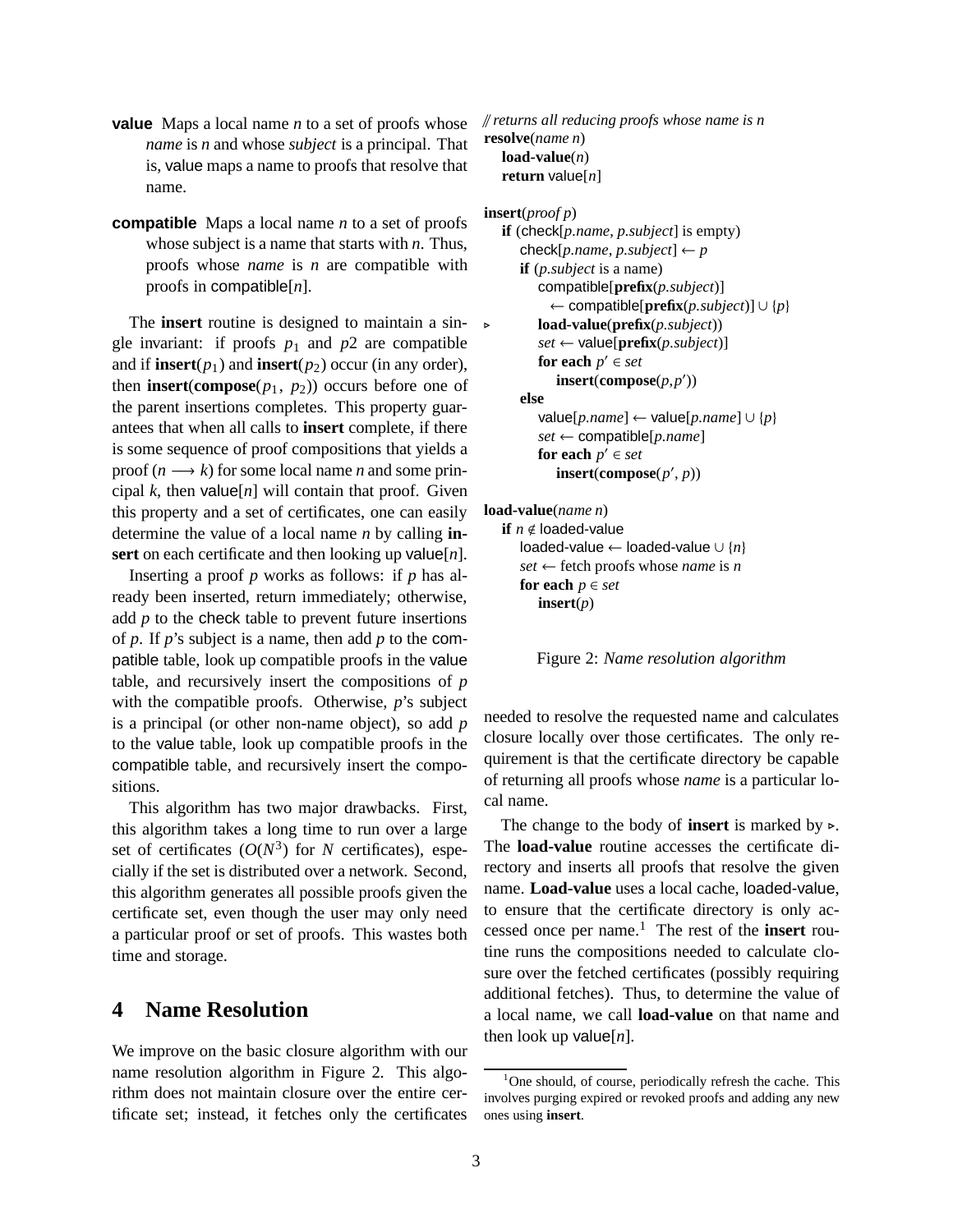The main problem with **resolve** is that it might explore large areas of the certificate graph. **Resolve** starts from the desired name and does a depth-first search. If that name or a name it depends on is bound to a large set of keys, the search may take a long time. However, **resolve** is careful not to repeat work, so the total amount of work done is proportional to the size of the result. Thus, **resolve** is useful when one wants to determine the complete value of a name, for example, to determine which principals can access a protected resource.

### **5 Unresolution**

The previous algorithm can be extremely inefficient for checking whether a particular principal can access a resource. For example, suppose a resource is only accessible by principals in the group "*KUSA* citizens". To determine whether a key *K* can access this resource, one must first determine the value of "*KUSA* citizens", which contains millions of principals!

Instead, it is far more efficient to determine which names' values contain *K*. For most principals, this is a small set of names.<sup>2</sup> One way to do this is to calculate closure over the set of certificates then locate those proofs whose *subject* is *K*. However, calculating closure over a large, distributed certificate set may be impractical. Instead, we would like to fetch only the required certificates from a certificate directory and calculate closure locally over these. We call this process "unresolution" of a principal; Figure 3 presents our algorithm.

This algorithm uses a fourth local hash table, reverse, that maps a principal to proofs whose subject is that principal. This algorithm requires that the certificate directory support two kinds of lookups. First, given a principal *k*, the directory should return proofs whose *subject* is *k*. Second, given a name *n*, the directory should return proofs whose subject is a name that starts with *n*. Two caches, loaded-reverse and loaded-compatible, ensure we only access the certificate directory once for a given query.

```
// returns all reducing proofs whose subject is k
unresolve(principal k)
   load-reverse(k)
   return reverse[k]
```

```
insert(proof p)
   if (check[p.name, p.subject] is empty)
      check[p.name, p.subject] \leftarrow pif (p.subject is a name)
         compatible[prefix(p.subject)]
           ← compatible[prefix(p.subject)] ∪ {p}
         set \leftarrow value[\mathbf{prefix}(p.subject)]
          for each p' \in set\text{insert}(\text{compose}(p, p'))else
         value[p.name] ← value[p.name] ∪ {p}
         . reverse[p.subject] ← reverse[p.subject] ∪ {p}
. load-compatible(p.name)
         set ← compatible[p.name]
          for each p' \in set\text{insert}(\text{compose}(p', p)). load-reverse(p.name.issuer)
```
**load-compatible**(*name n*)

```
if n \notin loaded-compatible
   loaded-compatible ← loaded-compatible ∪ {n}
   set \leftarrow fetch proofs whose subject starts with n
   for each p \in setinsert(p)
```

```
load-reverse(subject s)
   if s \notin loaded-reverse
     loaded-reverse ← loaded-reverse ∪ {s}
      set ← fetch proofs whose subject is s
      for each p \in setinsert(p)
```
Figure 3: *Unresolution algorithm*

 $2$ An exception might be a well-known individual, such as the US president, who would be identified by local names in many different namespaces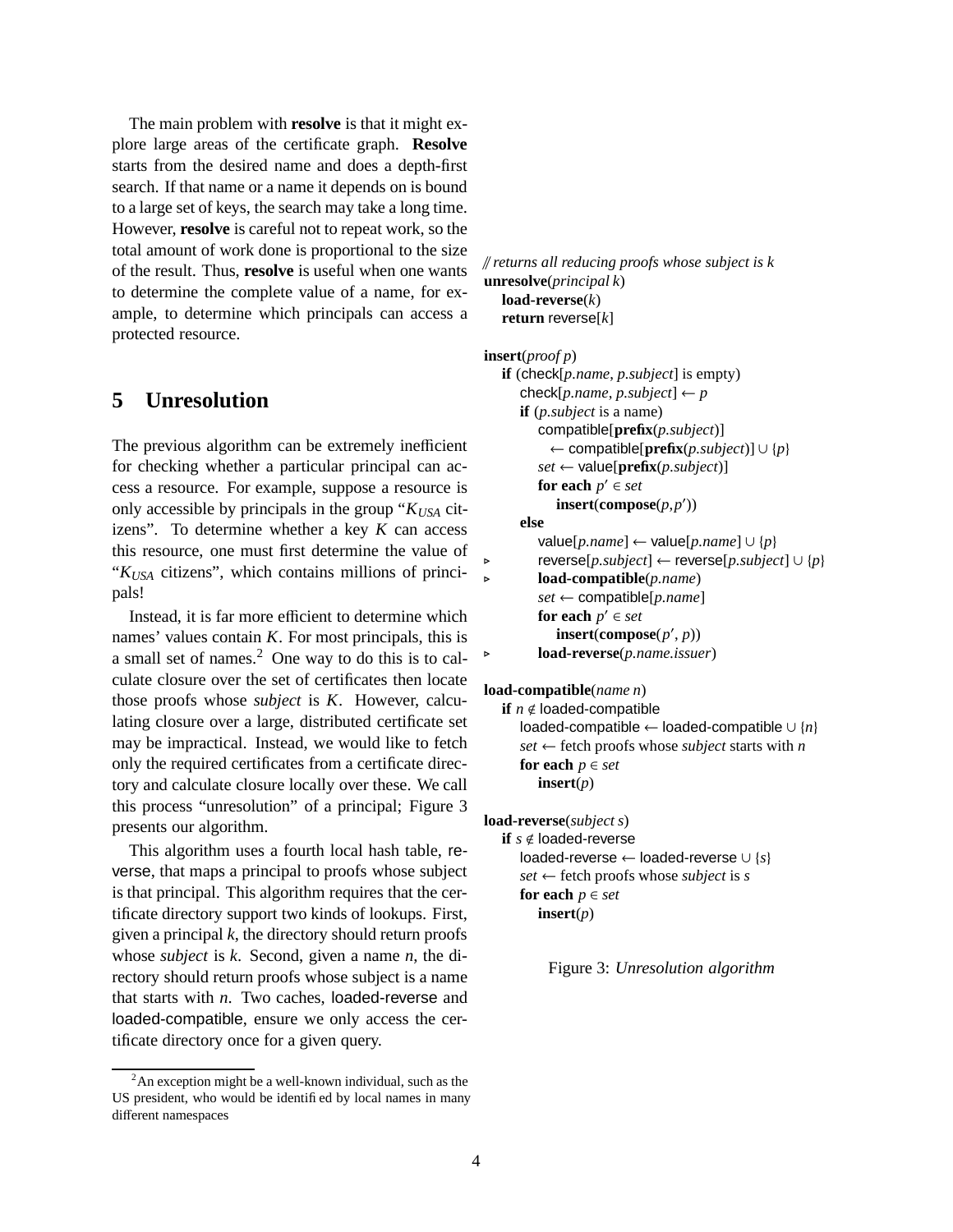The differences between this version of **insert** and the original are marked by  $\triangleright$ . This reverse mapping alone is enough to discover those names that are bound directly to a given principal. However, this will not find extended names that are bound to that principal. To do so, this algorithm recursively searches through each name's issuer using **load-reverse**. This discovers any extended names that could resolve to the principal; the calls to **loadcompatible** ensure that the necessary compositions occur to find proofs for those extended names.

We clarify this process with an example. Suppose we have the following set of proofs in our certificate directory:

$$
K_{MIT} \text{ staff} \longrightarrow K_{MIT} \text{ faculty assistant} \qquad (1)
$$

$$
K_{MIT} \text{ faculty} \longrightarrow K_{Rivest} \tag{2}
$$

$$
K_{Rivest} \text{ assistant} \longrightarrow K_{Be} \tag{3}
$$

If we **unresolve** *KBe*, we immediately **load-reverse** *KBe* and insert (3). This in turn causes us to **loadreverse** *KRivest*. We then insert (2), which causes us to **load-compatible** proofs whose subject starts with "*KMIT* faculty". This includes (1), so it is also inserted. This insertion causes (1) to be composed with (2), which is in our local value table. The resulting proof, (*KMIT* staff −→ *KRivest* assistant), is recursively inserted and so is composed with (3), which is also in our local value table. This final result,  $(K_{MIT}$  staff  $\longrightarrow K_{Be}$ ), is inserted. Thus, reverse $[K_{Be}]$ contains "*KMIT* staff" and "*KRivest* assistant" (from the original insertion of (3)).

The main problem with **unresolve** is that it must recursively explore every path of certificates that leads to a particular key. Given the "six degrees of separation" phenomenon, this could lead to a very large fraction of the set of principals! The simplest defense against this problem is to truncate the search at a certain depth, since longer certificate chains are less trustworthy than shorter ones. An analysis of real certificate networks would provide better insight into this problem.

#### **6 Extended Names**

We have defined both **resolve** and **unresolve** in terms of local names: **resolve** finds all keys in a local name's value, and **unresolve** finds all local names that resolve to a key. In both cases, we may want to use extended names instead. This is straightforward using dummy names.

To **resolve** and extended name *n*, create a dummy proof *p* whose *name* is some dummy name *d*, whose *subject* is *n*, and whose *sequence* is empty. **Insert** *p*, then **resolve** *d*. The resulting proofs are the same as those that resolve *n*.

To determine whether the value of *n* contains some key *k*, construct proof *p* as above, **insert** *p*, then **unresolve** *k*. If the resulting proofs include one that resolves *d* to *k*, then the same proof resolves *n* to *k*.

#### **7 Directed Search**

We have defined both **resolve** and **unresolve** to return sets of proofs. In access control, the user typically wants just one proof: one that shows that particular name resolves to a particular key. Given both the desired name and key, we can make the above algorithms more efficient. Specifically, each time **in-** $\textbf{sort}(p)$  is called, it checks whether *p* proves the desired name-key binding. If so, it returns *p* immediately and aborts all further processing. A simple way to implement this is to "return" *p* by throwing an exception.

#### **8 Authorization Proofs**

Each of our algorithms can be combined with authorization certificates to find authorization proofs. Suppose we want to determine which principals are authorized to access a particular resource. For each entry on that resource's ACL, we perform a standard graph search using authorization certificates [3, 5]. If we encounter a name in the subject of an authorization certificate or an ACL entry, we process that name using **resolve**. This maps the name to a set of keys, allowing us to continue our graph search.

Suppose instead we want to determine whether a particular principal can access a given resource. We attempt a reverse graph search using authorization certificates starting from the desired principal. In addition, we **unresolve** each principal encountered during the search. Then, for each such principal *k*,  $reverse[k]$  contains authorization certificates whose